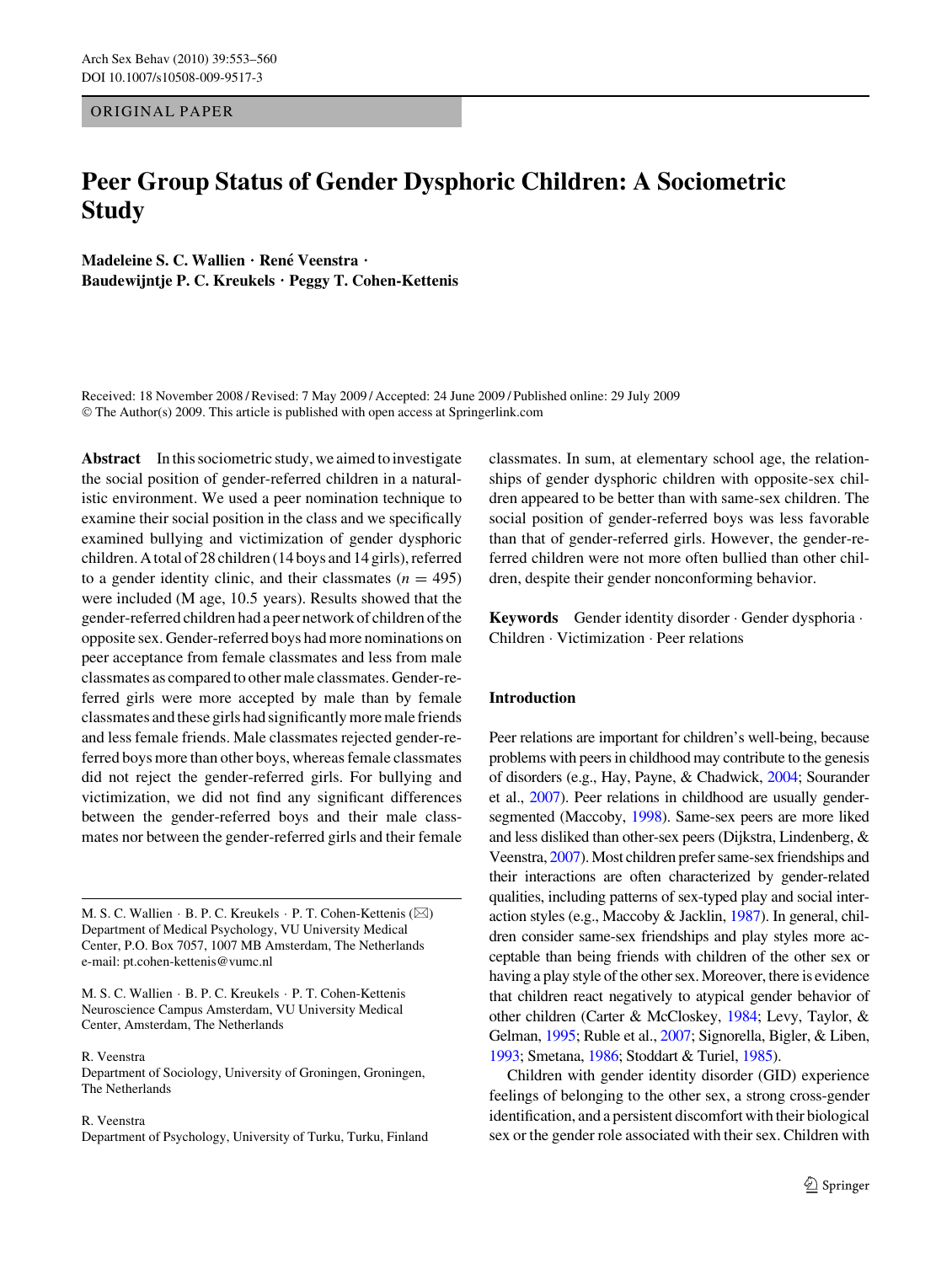GID usually prefer playmates and toys of the opposite sex and they also have their play styles. There are a number of studies that have examined whether gender-referred children showed more cross-gender behaviors and feelings than non-referred children (e.g., Fridell, Owen-Anderson, Johnson, Bradley, & Zucker, [2006;](#page-6-0) Johnson et al., [2004;](#page-6-0) Cohen-Kettenis, Wallien, Johnson, Owen-Anderson, Bradley, & Zucker, [2006](#page-6-0); for an overview, see Zucker & Bradley, [1995](#page-7-0)). Fridell et al. [\(2006\)](#page-6-0) compared the preferences for playmates and play styles in gender-referred children (199 boys, 43 girls) with those of controls (96 boys, 38 girls): The gender-referred children significantly preferred other-sex playmates and cross-sex play styles. In studies of Johnson et al. ([2004](#page-6-0)), using a parent questionnaire, and Wallien et al. (in press), using a semi-structured child interview, gender-referred children showed significantly more gender atypical behaviors and cross-gender feelings than the children in the control groups.

Because children with GID show extreme gender atypical behavior, it is often assumed that they have a deviant social position, poor peer relations, and are victimized by peers. Green [\(1976](#page-6-0)) conducted a longitudinal study involving four groups of children: Feminine boys, non-feminine boys, masculine girls, and non-masculine girls. He conducted clinical interviews with the children and used parental descriptions of the boys' or girls' behaviors. The feminine boys appeared to relate best to same-age girls and next best to older girls, whereas the masculine boys related best to boys of all ages. Moreover, the feminine boys were more often rejected by their peers or withdrawn than the masculine boys. Green, Williams, and Goodman ([1982\)](#page-6-0) reported on maternal ratings of peer group relations of the four groups. The non-feminine boys and the non-masculine girls were more likely to have good same-sex peer group relations than the feminine boys and the masculine girls. The feminine boys had poorer samesex relations than the masculine girls.

Zucker, Bradley, and Sanikhani [\(1997\)](#page-7-0) constructed a Peer Relations Scale from the Child Behavior Checklist (CBCL; Achenbach, [1991](#page-6-0)) and obtained CBCL data of 275 genderreferred children and their siblings. The Peer Relation Scale consisted of three items: ''Does not get along with other kids,'' "Gets teased a lot," and "Not liked by other kids" (internal consistency was .81). They showed that, according to their parents, gender-referred children (both boys and girls) had significantly poorer peer relations than their siblings, and the gender-referred boys tended to have poorer peer relations than the gender-referred girls. However, the Peer Relations Scale reported by Zucker et al. [\(1997\)](#page-7-0) did not specify the sex of the children's peers. Possibly, parents would report differences for the items as a function of the sex of the peers, i.e., Gets teased a lot by boys or Gets teased a lot by girls. A subsequent CBCL study by Cohen-Kettenis, Owen, Kaijser, Bradley, and Zucker [\(2003\)](#page-6-0) on data of 358 Canadian gender-referred children and 130 Dutch gender-referred children was in line with the conclusions of Zucker et al. [\(1997\)](#page-7-0). These studies imply that, according to their parents, children showing gender atypical behaviors function worse socially than their peers. However, parents are not always fully aware of what happens in their child's social environment and, therefore, it is possible that parental measurements do not provide a complete or accurate picture.

In one observational study (Fridell, [2001\)](#page-6-0), it was examined whether non-referred boys and girls liked to play with genderreferred boys. Fridell created age-matched experimental playgroups consisting of a gender-referred boy and two non-referred boys and two non-referred girls (age range, 3–8 years). After two play sessions, conducted a week apart, each child had to select their favorite playmate from the group. Non-referred boys and girls chose most often other non-referred children, indicating a distinct preference over the gender-referred boy.

Bates, Bentler, and Thompson ([1979](#page-6-0)) used parental report to assess the number of male and female playmates of so-called gender-deviant, normal, and clinical control boys. Boys with gender problems had more female playmates than clinical control boys and less male playmates than normal and clinical control boys.

In the current study, we extended these previous methods by examining sociometric data from the naturalistic environment (the school classroom) to investigate the social position of gender-referred children. We included both boys and girls referred to our clinic because of gender dysphoria. We used a peer nomination technique to assess whether peers liked or disliked their gender atypical classmates and whether they bullied them or were victimized by them (Veenstra et al., [2007\)](#page-7-0).

Victimization was studied because normative studies have shown that peer relations are important for children's wellbeing and that childhood victimization has long-term negative consequences (e.g., Bond, Carlin, Thomas, Rubin, & Patton,  $2001$ ; Kumpulainen & Räsänen,  $2000$ ; Sourander et al.,  $2007$ ). It has even been argued that, in children with GID, like in homosexual or bisexual people, it is related to co-morbid psychiatric disorders (Carbone, [2008](#page-6-0); Green, [1987\)](#page-6-0), probably through amechanisminvolving minoritystress(Meyer, [2003\)](#page-6-0).

Bullying often takes place at school (Olweus, [1993](#page-6-0)) and is more frequent among boys than girls (e.g., Boulton & Underwood, [1992](#page-6-0)). Furthermore, boys are more negatively judged when showing gender atypical behaviors than are girls (Antill, Cotton, Russell, & Goodnow, [1996;](#page-6-0) Zucker & Bradley, [1995\)](#page-7-0) and boys are more negative about gender norm violations than girls (Blakemore, [2003;](#page-6-0) Killen & Stangor, [2001;](#page-6-0) Zucker, Wilson-Smith, Kurita, & Stern, [1995\)](#page-7-0). Gay or bisexual males in middle or late adolescence reported to have been victimized mostly by other males, whereas lesbians or bisexual females were victimized nearly equally by males and females (D'Augelli, Grossman, & Starks, [2006\)](#page-6-0).

We expected that the gender-referred children would be more rejected by same-sex peers and more accepted by oppo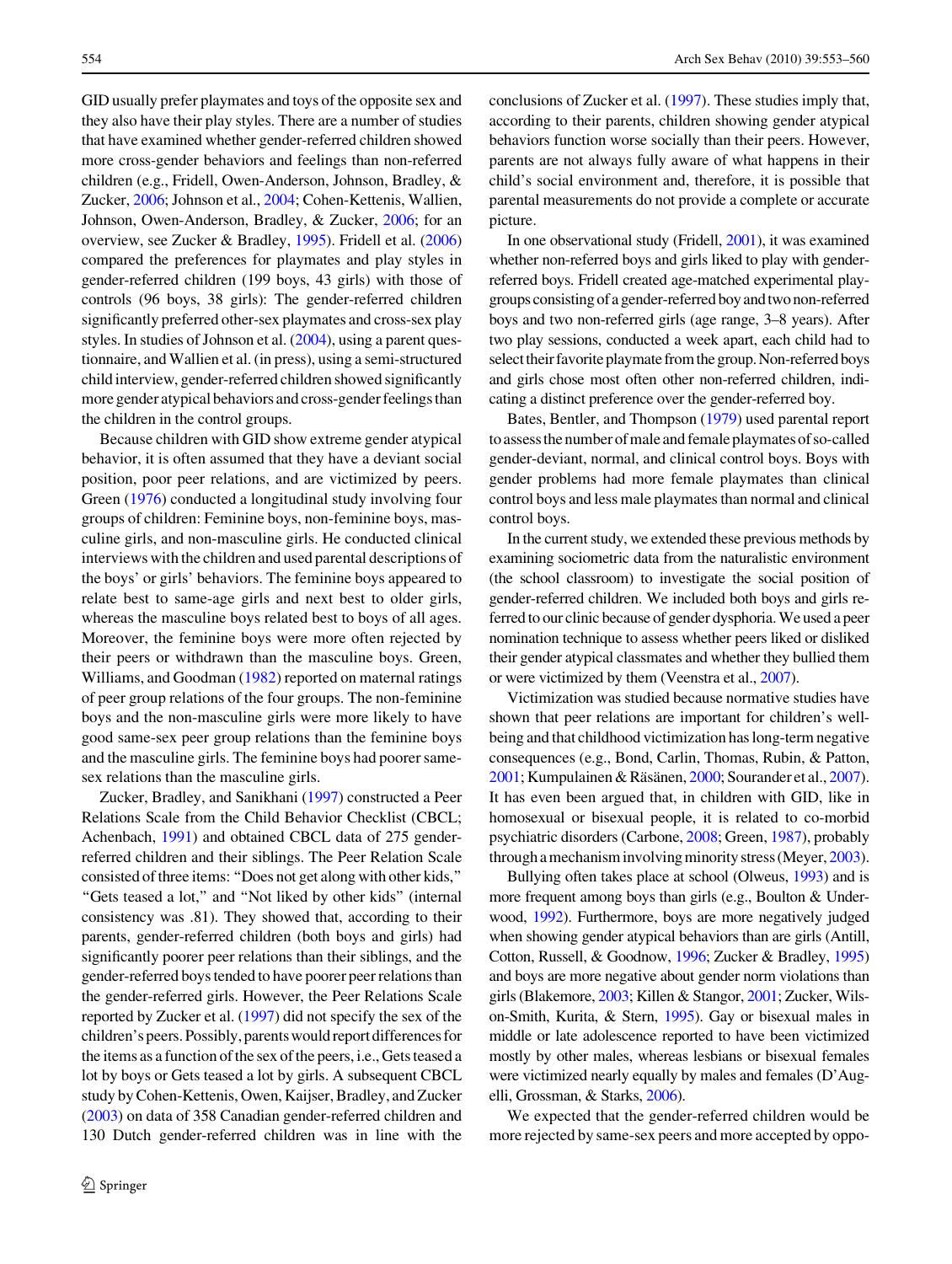site-sex peers as compared to non-referred children. We expected that, in our study, the gender-referred boys would be more accepted by female than by male classmates, and more rejected and victimized by male than by female classmates. For gender-referred girls, we expected that they would be more accepted by male than by female classmates, but victimized by both male and female classmates (though less so than the gender-referred boys). Finally, we expected genderreferred girls to be more accepted by same-sex peers than gender-referred boys.

# Method

## Participants

The group of gender-referred children was solicited from a cohort of children age 7 years or older referred to the Gender Identity Clinic of the Department of Medical Psychology of the VU University Medical Center (VUmc) in Amsterdam between 2004 and 2006. The Ethical Committee of the VUmc approved the study.

Of the 44 referred children, 28 children (14 boys and 14 girls) and all their classmates participated in this study. All referred children had clear cross-gender preferences and identified with the other sex (8 of the boys and 7 of the girls had a GID diagnosis, 6 of the boys and 7 of the girls were subthreshold for GID).

Sixteen of the 44 children did not take part in the study because their parents did not give permission to contact the school  $(n = 4)$  or because the school refused to participate  $(n = 12)$ . The group of non-participants consisted of 9 girls -(7 with a GID diagnosis, 2 were subthreshold for GID) and 7 boys (3 with a GID diagnosis and 4 were subthreshold for GID). The mean age of the participating gender-referred children was 10.47 years ( $SD = 1.27$ ; range, 8.11–12.77).

Ninety-seven percent of the classmates participated in the study. The sample yielded 523 children from 27 elementary school classes (23 regular and 4 special education): 232 girls  $(44.4\%)$  and 291 boys (55.6%), with a mean age of 10.59 years  $(SD = 1.32)$ . The mean class size was 19.4 children  $(SD = 1.32)$ . 4.4). Schools were situated in both rural and (sub-)urban areas. The percentage of children with parents with a low educational level, at maximum a certificate of secondary vocational education, was 16.9%. The percentage of children from ethnic minorities (of whom at least one parent was born outside the Netherlands) was 18.7%.

# Procedure

At the first clinical session of the gender-referred child with the family, parents or caregivers received a letter in which the purpose of the study was explained. Parents were asked permission to contact the school of their child. If they gave permission, we sent a letter to the school of the child explaining the study. If the school wanted to participate, a research assistant visited the school of the gender-referred child. The consent of the controls to participate in the study was under jurisdiction of the school.

The peer-nomination data were collected during school hours, from October 2005 to March 2007. Children completed the questionnaires in the school class, under the supervision of a research assistant. Before the research assistant visited the school, the first author called the teacher to make an appointment. She asked teachers not to mention the gender dysphoric child when explaining the procedure to the children. All children (our patients included) were thus unaware of the target child. Furthermore, the name of the target child was not given to the research assistant; thus, the assistant was also unaware of the target child.

#### Measures

#### Peer Acceptance and Rejection

Children were asked to nominate their classmates on a range of behaviors. The number of nominations they could make was unlimited (they were not required to nominate anyone) and same-sex as well as other-sex nominations were allowed. The numbers of nominations children received individually from their same- and other-sex classmates with regard to ''best friends'' and ''dislike'' were used to create measures of same- and other-sex peer acceptance and peer rejection. After the numbers of received nominations had been summed, proportions were calculated to take differences in the number of respondents per class into account, yielding scores from 0 to 1 (see Veenstra et al., [2007](#page-7-0) for more information on this dyadic peer nomination procedure).

## Bullying and Victimization

The term bullying was defined to the students in the way formulated in the Olweus' Bully/Victim questionnaire (Olweus, [1996\)](#page-6-0), which emphasizes the repetitive nature of bullying and the power imbalance between the bully and the victim. Several examples covering different forms of bullying were given. It was also stated that bullying can take place on the Internet or via text messages. Moreover, an explanation of what did not constitute bullying (e.g., teasing in a friendly and playful way; fighting between children of equal strength) was also given.

The numbers of nominations children received individually from their same- and other-sex classmates with regard to different forms of bullying and victimization were used to create measures of same- and other-sex bullying and victimization. We asked "who do you bully?" and "by whom are you bullied?'', using five forms of bullying and victimization: (1) taking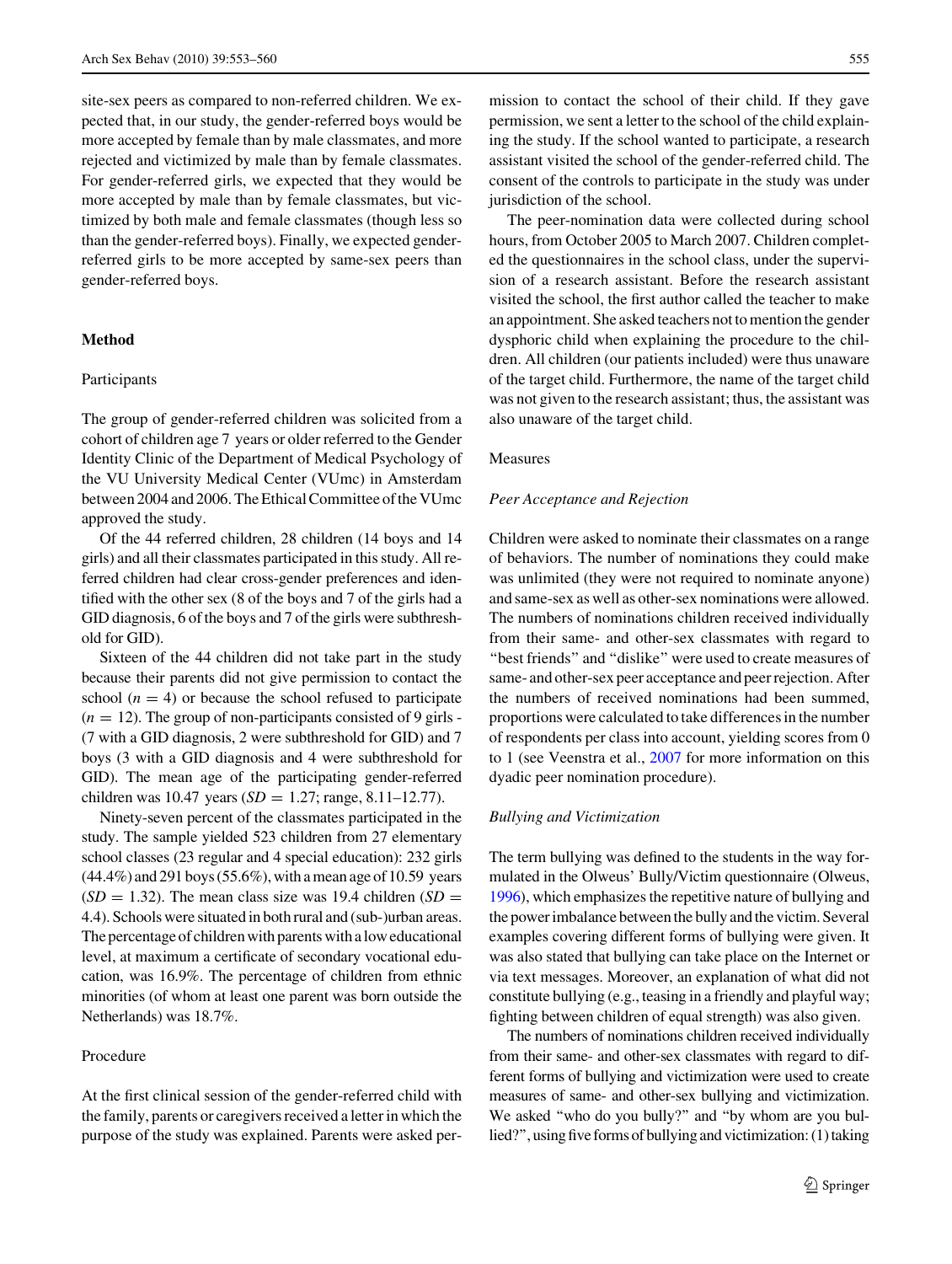things; (2) hitting, kicking, or pinching; (3) throwing things; (4) calling names or laughing; (5) excluding or ignoring. A sample item was ''which classmates do you bully by taking things from them?'' There were no clear differences in the association of the different forms of bullying and victimization with peer status. For that reason, we combined the different forms in highly reliable scales for bullying and victimization (internal consistency: .89 and .87, respectively).

For control children, bullying towards boys correlated .50  $(p\lt 0.01)$  with bullying towards girls. Being victimized by boys correlated .39 ( $p\lt 0.01$ ) with victimization by girls. The correlation of bullying towards and being victimized by samesex classmates was .61 ( $p\lt 0.01$ ) for boys and .48 ( $p\lt 0.01$ ) for girls (see also Table [2](#page-4-0)).

# **Prosociality**

The number of nominations children received from their classmates with regard to four prosociality items was used to create a measure of prosociality. The peer nomination items were: Which classmates "... invite you to play (e.g., for a game)?'', ''…share things with you (e.g., when they have something delicious)?", "...help you when you are sad?", and ''…help you with school assignments?'' The internal consistency of the scale was .82. For control children, prosociality towards boys correlated  $-.35$  ( $p\lt.01$ ) with prosociality towards girls.

#### Statistical Analysis

Multivariate analyses of variance were used to ascertain differences between nominations of the gender dysphoric children and their classmates and to examine the differences between the received nominations for each sex separately.

# Results

# Gender-Referred Children Versus all Other Children

In general, the overall mean rate of nominations of the genderreferred children did not differ from the mean rate of the other children on peer acceptance, peer rejection, prosociality, and bullying and victimization scale. The overall MANOVA was  $F(15, 507) < 1.$ 

# Gender-Referred Boys Versus Other Boys

Table [1](#page-4-0) shows the differences in Peer acceptance, Peer rejection, Prosociality, Bullying and Victimization as a function of group (gender-referred versus control children). For boys, the overall MANOVA,  $F(15,275) = 8.34, p < .001$ , indicated that gender-referred boys differed from the other boys in their social position. It appeared that gender-referred boys had more nominations on peer acceptance from female classmates, and less from male classmates as compared to other male classmates (see Peer acceptance scale Table [1](#page-4-0), column 2 and 3).

For peer rejection, male classmates nominated gender-referred boys significantly more often than other male classmates as someone they disliked, and female classmates nominated the gender-referred boys significantly less often than other male classmates as disliked. For prosociality, gender-referred boys differed from their male classmates: Gender-referred boys were more often considered helpful by female classmates than their male classmates. For bullying and victimization, we did not find any significant differences between the gender-referred boys and their male classmates.

Most gender-referred boys received at least one best friend nomination from male classmates (92.9%). However, genderreferred boys (92.9%) had more often at least one best friend among girls than their male classmates (56.3%),  $z(289) = 2.46$ ,  $p\,<\,05.$ 

Of the gender-referred boys, 78.6% received at least one dislike nomination by their male classmates compared with 54.9% of their male classmates,  $z(289) = 1.49$ , ns. In contrast, 57.1% of the gender-referred boys received at least one dislike nomination of their female classmates compared to 77.3% of their male classmates,  $z(289) = -1.39$ , ns.

# Gender-Referred Girls Versus Other Girls

For girls, the overall MANOVA,  $F(15, 216) = 4.91, p \lt .001$ , indicated that gender-referred girls differed from the other girls in their social position. Gender-referred girls were more accepted by male than by female classmates. These girls had significantly more male friends and less female friends (see Table [1,](#page-4-0) column 5 and 6). For peer rejection, we found that male classmates rejected the gender-referred girls less than they rejected other girls. However, female classmates did not reject gender-referred girls significantly more than other girls. In addition, gender-referred girls were considered more helpful by male classmates and less helpful by female classmates compared to other girls. For bullying and victimization, we did not find any significant differences between the gender-referred girls and their female classmates.

A significantly higher percentage of the gender-referred girls (92.9%) received at least one best friend nomination from their male classmates compared with their other female classmates (61%),  $z(230) = 2.12$ ,  $p < .05$ . The proportion of gender-referred girls that received at least one best friend nomination from their female classmates (71.4%) differed significantly from the proportion of their female classmates that received at least one best friend nomination (95%),  $z(230)$  =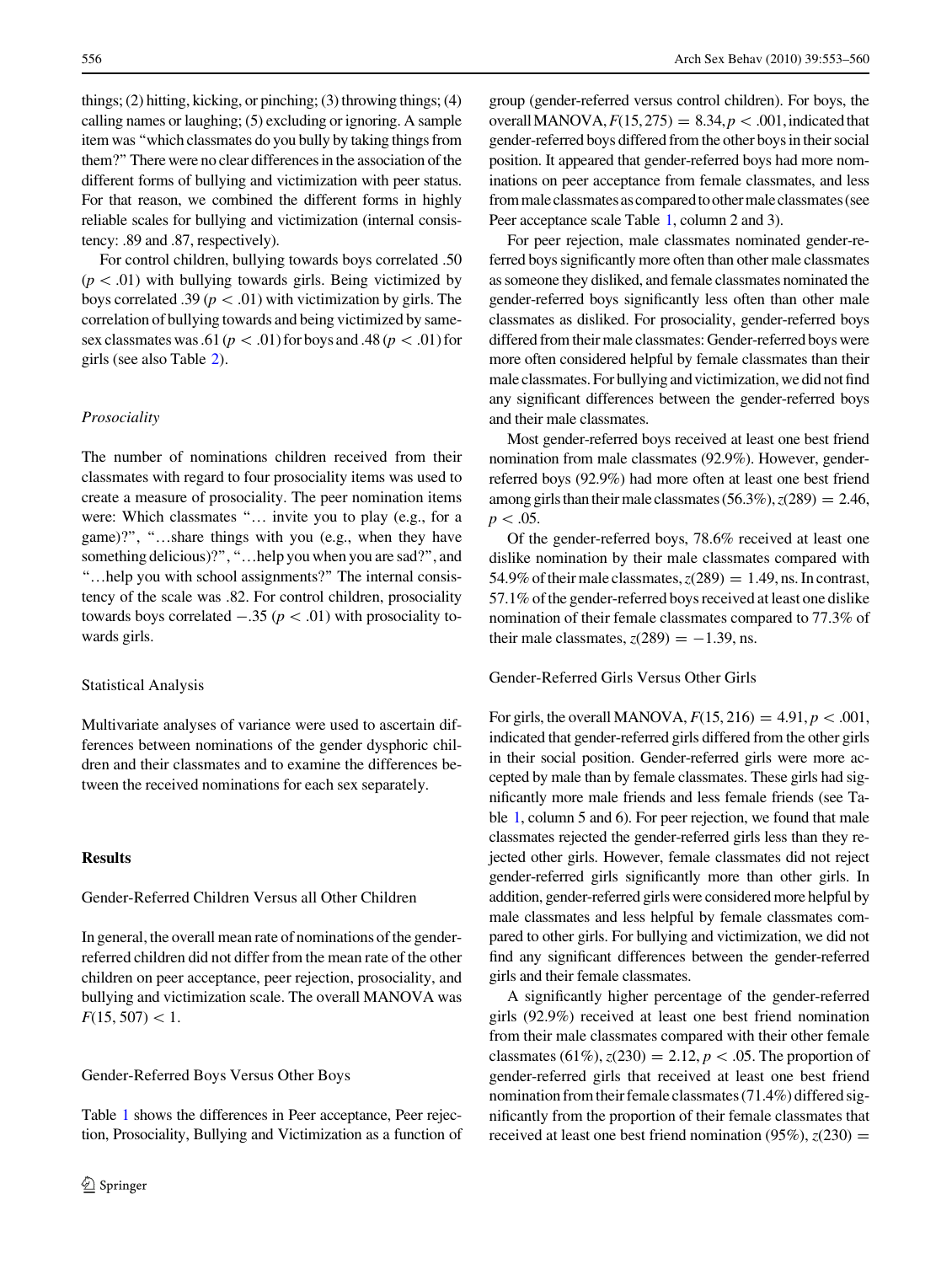| <b>GR</b><br>Controls<br><b>GR</b><br>Controls<br>$(N = 14)$<br>$(N = 14)$<br>$(N = 218)$<br>$(N = 277)$<br>$\boldsymbol{M}$<br>$\boldsymbol{M}$<br>$\boldsymbol{M}$<br>$\boldsymbol{M}$<br>SD<br>SD<br>SD<br>SD<br>$t(289) = -6.05, \eta^2 = .05**$<br>$t(230) = 6.09, \eta^2 = .15**$<br>.17<br>.20<br>.32<br>.14<br>.11<br>.12<br>.13<br>.39<br><b>Boys</b><br>$t(230) = -3.21, \eta^2 = .05**$<br>$t(289) = 3.96, \eta^2 = .15**$<br>.25<br>.16<br>.47<br>Girls<br>.44<br>.29<br>.12<br>.25<br>.27<br>Combined<br>.27<br>.14<br>.27<br>.14<br>.29<br>.09<br>.27<br>.13<br>$t(289) = 2.67, \eta^2 = .03**$<br>$t(230) = -3.34, \eta^2 = .02**$<br>.15<br>.18<br>.22<br>.12<br>.07<br>.09<br>.16<br>.21<br><b>Boys</b><br>$t(289) = -3.29, \eta^2 = .02**$<br>.25<br>Girls<br>.12<br>.13<br>.15<br>.27<br>.19<br>.09<br>.14<br>Combined<br>.17<br>.11<br>.18<br>.09<br>.08<br>.13<br>.16<br>.14 |  |
|---------------------------------------------------------------------------------------------------------------------------------------------------------------------------------------------------------------------------------------------------------------------------------------------------------------------------------------------------------------------------------------------------------------------------------------------------------------------------------------------------------------------------------------------------------------------------------------------------------------------------------------------------------------------------------------------------------------------------------------------------------------------------------------------------------------------------------------------------------------------------------------------------|--|
|                                                                                                                                                                                                                                                                                                                                                                                                                                                                                                                                                                                                                                                                                                                                                                                                                                                                                                   |  |
| Peer acceptance<br>Peer rejection<br>Prosociality                                                                                                                                                                                                                                                                                                                                                                                                                                                                                                                                                                                                                                                                                                                                                                                                                                                 |  |
|                                                                                                                                                                                                                                                                                                                                                                                                                                                                                                                                                                                                                                                                                                                                                                                                                                                                                                   |  |
|                                                                                                                                                                                                                                                                                                                                                                                                                                                                                                                                                                                                                                                                                                                                                                                                                                                                                                   |  |
|                                                                                                                                                                                                                                                                                                                                                                                                                                                                                                                                                                                                                                                                                                                                                                                                                                                                                                   |  |
|                                                                                                                                                                                                                                                                                                                                                                                                                                                                                                                                                                                                                                                                                                                                                                                                                                                                                                   |  |
|                                                                                                                                                                                                                                                                                                                                                                                                                                                                                                                                                                                                                                                                                                                                                                                                                                                                                                   |  |
|                                                                                                                                                                                                                                                                                                                                                                                                                                                                                                                                                                                                                                                                                                                                                                                                                                                                                                   |  |
|                                                                                                                                                                                                                                                                                                                                                                                                                                                                                                                                                                                                                                                                                                                                                                                                                                                                                                   |  |
|                                                                                                                                                                                                                                                                                                                                                                                                                                                                                                                                                                                                                                                                                                                                                                                                                                                                                                   |  |
|                                                                                                                                                                                                                                                                                                                                                                                                                                                                                                                                                                                                                                                                                                                                                                                                                                                                                                   |  |
|                                                                                                                                                                                                                                                                                                                                                                                                                                                                                                                                                                                                                                                                                                                                                                                                                                                                                                   |  |
| $t(289) = -2.20, \eta^2 = .03^*$<br>$t(230) = 3.67, \eta^2 = .06**$<br>.13<br>.23<br>.33<br>.16<br>.15<br>.15<br>.12<br>.29<br><b>Boys</b>                                                                                                                                                                                                                                                                                                                                                                                                                                                                                                                                                                                                                                                                                                                                                        |  |
| $t(289) = 5.31, \eta^2 = .24**$<br>$t(230) = -3.73, \eta^2 = .06**$<br>.11<br>.20<br>.21<br>Girls<br>.41<br>.21<br>.11<br>.27<br>.47                                                                                                                                                                                                                                                                                                                                                                                                                                                                                                                                                                                                                                                                                                                                                              |  |
| Combined<br>.30<br>.14<br>.23<br>.10<br>.28<br>.11<br>.29<br>.12                                                                                                                                                                                                                                                                                                                                                                                                                                                                                                                                                                                                                                                                                                                                                                                                                                  |  |
| <b>Bullying</b>                                                                                                                                                                                                                                                                                                                                                                                                                                                                                                                                                                                                                                                                                                                                                                                                                                                                                   |  |
| .08<br>.05<br>.05<br>.06<br>.07<br>.07<br>.04<br>.03<br><b>Boys</b>                                                                                                                                                                                                                                                                                                                                                                                                                                                                                                                                                                                                                                                                                                                                                                                                                               |  |
| .06<br>Girls<br>.08<br>.06<br>.09<br>.06<br>.06<br>.04<br>.05                                                                                                                                                                                                                                                                                                                                                                                                                                                                                                                                                                                                                                                                                                                                                                                                                                     |  |
| Combined<br>.06<br>.08<br>.05<br>.06<br>.07<br>.04<br>.04<br>.04                                                                                                                                                                                                                                                                                                                                                                                                                                                                                                                                                                                                                                                                                                                                                                                                                                  |  |
| Victimization                                                                                                                                                                                                                                                                                                                                                                                                                                                                                                                                                                                                                                                                                                                                                                                                                                                                                     |  |
| .07<br>.05<br>.06<br>.04<br>.02<br>.04<br>.03<br>.06<br><b>Boys</b>                                                                                                                                                                                                                                                                                                                                                                                                                                                                                                                                                                                                                                                                                                                                                                                                                               |  |
| .03<br>.05<br>.03<br>Girls<br>.02<br>.05<br>.04<br>.02<br>.05                                                                                                                                                                                                                                                                                                                                                                                                                                                                                                                                                                                                                                                                                                                                                                                                                                     |  |
| .04<br>.05<br>.02<br>.03<br>.03<br>Combined<br>.04<br>.04<br>.05                                                                                                                                                                                                                                                                                                                                                                                                                                                                                                                                                                                                                                                                                                                                                                                                                                  |  |

<span id="page-4-0"></span>Table 1 Mean nominations and significant differences on Peer acceptance, Peer rejection, Prosociality, Bullying, and Victimization between the gender-referred children (GR) and their classmates

\*\*  $p$  < .01; \*  $p$  < .05

 $-2.98$ ,  $p < 0.01$ . Fifty percent of the gender-referred girls received at least one dislike nomination from their male classmates compared to 64.2% of their female classmates,  $z(230) = -0.77$ ,  $p = .44$ . Of the gender-referred girls, 42.9% had at least one same-sex dislike nomination compared to 45.4% of their female classmates,  $z(230) = -0.13$ , ns.

Correlations Between Dependent Variables

Table 2 shows the correlations between study variables for gender-referred and control children. It turns out that the correlations are quite similar for gender-referred and control children, with some notable exceptions: Among control children,

Table 2 Correlations between study variables for gender-referred and control children

|                             | 1.         | 2.                       | 3.          | 4.          | 5.                       | 6.                       | 7.                       | 8.         | 9.     | 10.                      |
|-----------------------------|------------|--------------------------|-------------|-------------|--------------------------|--------------------------|--------------------------|------------|--------|--------------------------|
| 1. Peer acceptance by boys  | -          | $-.38 \sim$              | $-.35 \sim$ | .03         | $.77*$                   | $-.38 \sim$              | .00                      | $-.23$     | $-.23$ | $-.16$                   |
| 2. Peer acceptance by girls | $-.33*$    | $\overline{\phantom{0}}$ | .24         | $-.34 \sim$ | $-.10$                   | $.61*$                   | $-.03$                   | .05        | .17    | $-.21$                   |
| 3. Peer rejection by boys   | $-.40*$    | $-.06$                   | $=$         | $-.01$      | $-.25$                   | .16                      | $.57*$                   | .00        | $.47*$ | $-.03$                   |
| 4. Peer rejection by girls  | $.14*$     | $-.49*$                  | $.28*$      | -           | .16                      | $-.32 \sim$              | $-.04$                   | $.43*$     | $-.03$ | $.37 \sim$               |
| 5. Prosociality by boys     | $.78*$     | $-.26*$                  | $-.39*$     | $.09 \sim$  | $\overline{\phantom{0}}$ | $-.08$                   | .09                      | .04        | $-.04$ | $-.04$                   |
| 6. Prosociality by girls    | $-.46*$    | $.86*$                   | $-.01$      | $-.49*$     | $-.35*$                  | $\overline{\phantom{0}}$ | .16                      | .05        | .08    | .07                      |
| 7. Bullying toward boys     | .02        | $-.18*$                  | $.47*$      | $.40*$      | .00                      | $-.17*$                  | $\overline{\phantom{0}}$ | $.35 \sim$ | $.68*$ | .05                      |
| 8. Bullying toward girls    | .04        | $-.21*$                  | $.22*$      | $.48*$      | .04                      | $-.18*$                  | $.50*$                   | $\equiv$   | $.53*$ | $.53*$                   |
| 9. Victimization by boys    | $-.15*$    | $-.12*$                  | $.55*$      | $.35*$      | $-.11*$                  | $-.11*$                  | $.61*$                   | $.31*$     | -      | .17                      |
| 10. Victimization by girls  | $-.09\sim$ | $-.15*$                  | $.35*$      | $.37*$      | $-.09\sim$               | $-.08\sim$               | $.27*$                   | $.48*$     | $.39*$ | $\overline{\phantom{0}}$ |

*Note:* Correlations for GID children ( $N = 28$ ) above and for control children ( $N = 495$ ) below the diagonal. \*  $p < .05$ ; ~  $p < .10$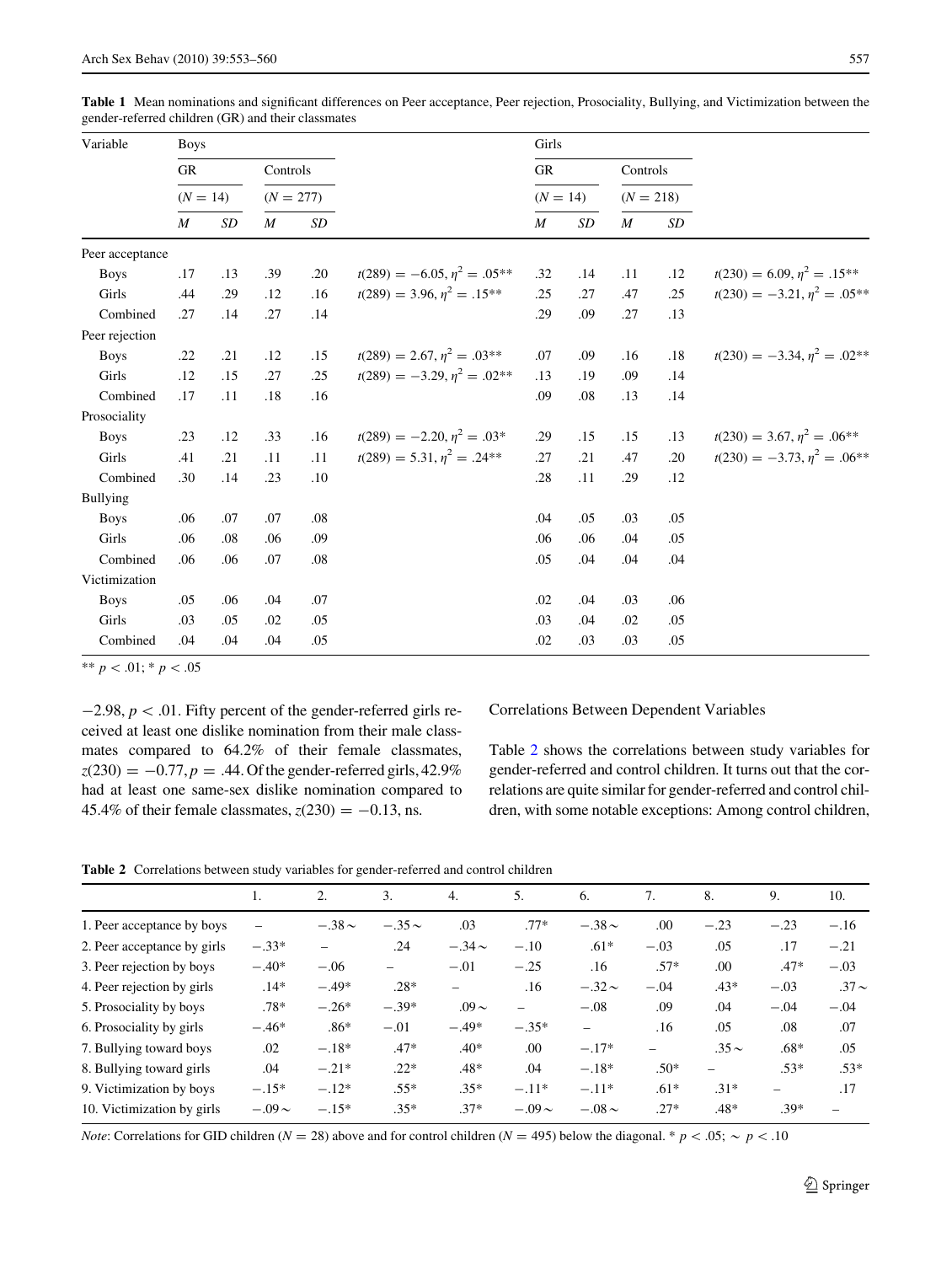bullying toward boys was related to rejection by girls  $(r = .40)$ , whereas it was unrelated for gender-referred children (-.04). This difference is significant,  $z = 2.26$ ,  $p = .02$ . Victimization by boys was for control children related to rejection by girls  $(r = .35)$ , whereas it was unrelated for gender-referred children  $(-.03)$ . This difference is marginally significant,  $z = 1.93, p = .054$ . Victimization by girls was for control children related to rejection by boys ( $r = .35$ ), whereas it was unrelated for gender-referred children  $(-.03)$ . This difference is marginally significant,  $z = 1.93$ ,  $p = .054$ .

# **Discussion**

In this study, we examined the social position of gender dysphoric children and whether these children were bullied at school. The social position of the gender-referred children varied as a function of the sex of their classmates. Genderreferred boys were more accepted by female classmates than by male classmates and more rejected by male than by female classmates. Gender-referred girls were more accepted by male classmates than by female classmates and more rejected by female than by male classmates.

Comparing the gender-referred boys to male classmates and the referred girls to female classmates, our results were in line with Green's studies (Green, [1976](#page-6-0); Green et al., [1982\)](#page-6-0) of maternal reports on peer-group relations of feminine boys and masculine girls. Both gender dysphoric boys and girls had peer networks of children of the opposite sex. That is, the ratings of the gender-referred children were the mirror image of the male and female classmates' ratings. Male classmates accepted other male classmates more than the gender-referred boys, and female classmates accepted the gender-referred boys more than other male classmates. For referred girls, we found that male classmates accepted these girls more than other female classmates, whereas female classmates accepted other female classmates more than the gender-referred girls. Furthermore, the gender-referred children apparently showed more prosocial behavior towards opposite sex than same-sex peers.

We did not find that gender-referred children were more often bullied than the other children. We found, however, in agreement with normative studies (e.g., Fagot, [1977;](#page-6-0) Langlois & Downs, [1980\)](#page-6-0) and the study of Green ([1976\)](#page-6-0), that the referred boys experienced more negative social consequences of their gender nonconforming behaviors than the referred girls. Female classmates did not reject the gender dysphoric girls, whereas gender dysphoric boys were clearly rejected by other boys. Gender-referred boys might thus experience more problems in their contact with same-sex peers, at least during the elementary school years.

Although gender-referred children were accepted by opposite-sex classmates, the gender-referred boys were more rejected by male peers than their male classmates. From some CBCL studies (Cohen-Kettenis et al., [2003](#page-6-0); Zucker et al., [1997](#page-7-0)), it was concluded that gender-referred children generally have poor relationships. This notion should be adjusted as our study shows that it apparently only holds for same-sex relationships. Gender-referred children do appear to have other relationships than their peers (that is with other-sex peers), which are not necessarily poor. The findings of the earlier studies might be explained by a misinterpretation of the parents of their child's relations. Because GID children have few or no same-sex friends, parents may interpret this as poor peer relations, even though the children may be satisfied with their other-sex relationships.

An explanation for the acceptance of gender dysphoric children might be that children usually stay in the same group during elementary education. This makes that the classmates of the gender dysphoric children were familiar with them for such a long time that personal experiences with the child might have overridden more general expectations, beliefs, and negative attitudes regarding gender variance (Martin, Fabes, Evans, & Wyman, [1999](#page-6-0)). Unfortunately, we do not have the information to test this explanation.

Also, most rates on homophobic bullying so far were based on self-reports of adolescents or adults. It is possible that adolescents treat gender nonconforming behavior differently than children, because in early adolescence other-sex friendships begin to emerge (Feiring, [1999;](#page-6-0) Shrum, Cheek, & Hunter, [1988\)](#page-7-0) and their social networks become more mixed (Poulin & Penderson, [2007](#page-7-0)). Features that underlie attraction to same-and other-sex peers change from childhood to early adolescence (Bukowski, Sippola, & Newcomb, [2000](#page-6-0)). Likewise, features that underlie rejection and bullying might change when children transition from elementary school to high school. Retrospective reports on bullying from adults and adolescents may have reflected high school experiences rather than elementary school experiences.

#### Strengths and Limitations

A strength of this study was that we have investigated a sample of 28 gender-referred children and all their classmates. Information on gender-referred children usually stems from parent or self-reports. In our study, classmates of gender-referred children provided information on peer relations, prosociality, bullying, and victimization. It is likely that the classmates gave a more complete and accurate picture than parents or genderreferred children themselves do, especially because the classmates were unaware of the true nature of the study.

A limitation was that our sample of gender-referred children was relatively small. However, smaller samples often occur in research among referred populations having rare conditions. With our sample size, we could still detect differences between gender-referred boys and girls and their same-sex classmates at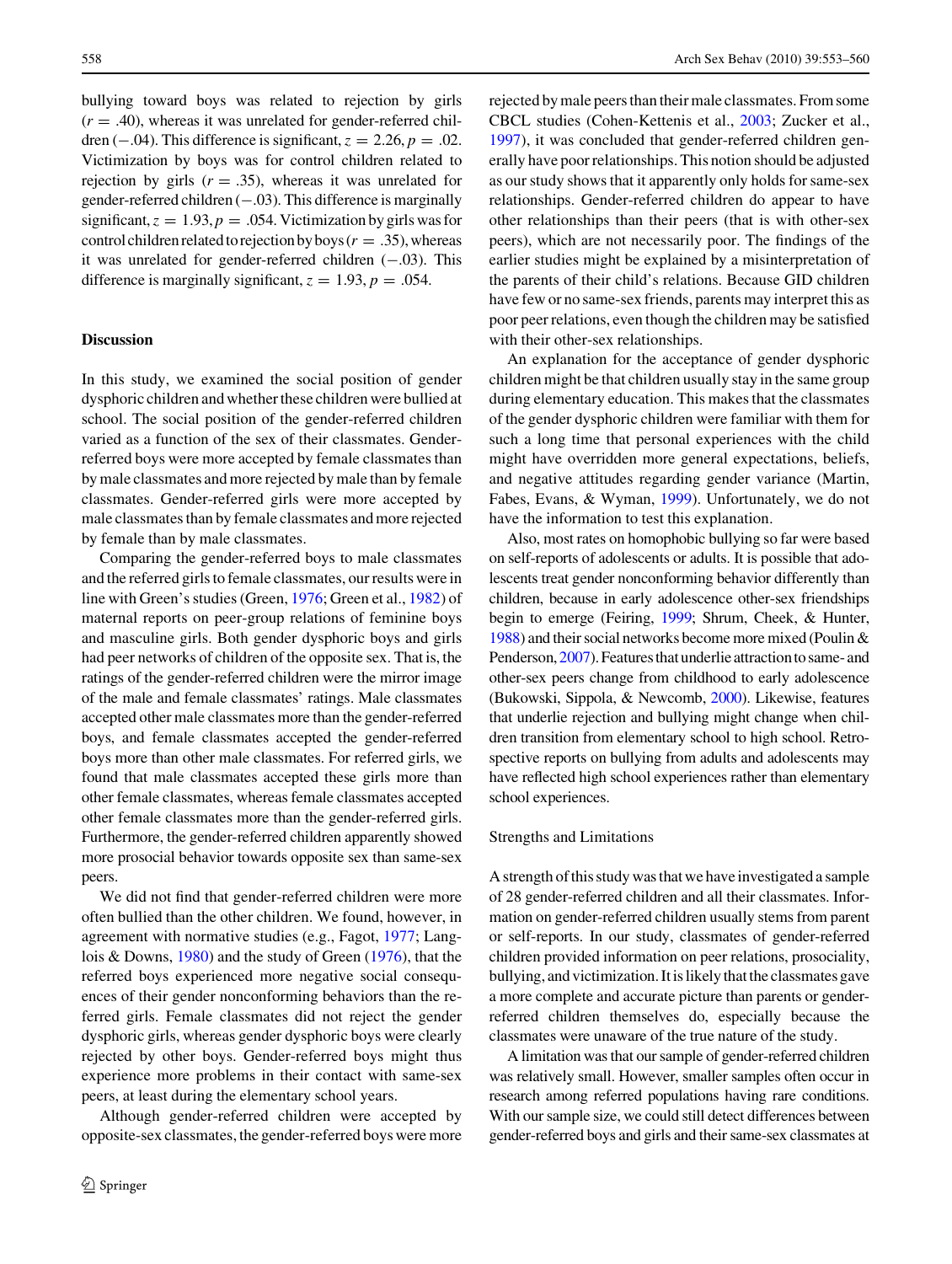<span id="page-6-0"></span>the level of 2% explained variance. Thus, our sample appeared to be large enough to find differences with a small effect size.

In sum, our study showed that, at elementary school age, the relationships of gender dysphoric children with oppositesex children are indeed better than with same-sex children. The position of gender-referred girls seemed to be relatively better than of gender-referred boys. However, in the 27 studied school classes in the Netherlands, the gender-referred children were not more often bullied than other children, despite their gender nonconforming behavior.

Open Access This article is distributed under the terms of the Creative Commons Attribution Noncommercial License which permits any noncommercial use, distribution, and reproduction in any medium, provided the original author(s) and source are credited.

#### References

- Achenbach, T. M. (1991). Manual for the Child Behavior Checklist and 1991 Profile. Burlington, VT: University of Vermont Department of Psychiatry.
- Antill, J. K., Cotton, S., Russell, G., & Goodnow, J. J. (1996). Measures of children's sex-typing in middle childhood, II. Australian Journal Psychology, 48, 35–44.
- Bates, J. E., Bentler, P. M., & Thompson, S. K. (1979). Gender-deviant boys compared with normal and clinical control boys. Journal of Abnormal Child Psychology, 7, 243–259.
- Blakemore, J. E. O. (2003). Children's beliefs about violating gender norms: Boys shouldn't look like girls, and girls shouldn't act like boys. Sex Roles, 48, 411–419.
- Bond, L., Carlin, J. B., Thomas, L., Rubin, K., & Patton, G. (2001). Does bullying cause emotional problems? A prospective study of young teenagers. British Medical Journal, 323, 480–484.
- Boulton, M. J., & Underwood, K. (1992). Bully/victim problems among middle school children. British Journal of Educational Psychology, 62, 73–87.
- Bukowski, W. M., Sippola, L. K., & Newcomb, A. F. (2000). Variations in patterns of attraction to same- and other-sex peers during early adolescence. Developmental Psychology, 36, 147–154.
- Carbone, D. J. (2008). Treatment of gay men for post-traumatic stress disorder resulting form social ostracism and ridicule: Cognitive behavior therapy and eye movement desensitization and reprocessing approaches. Archives of Sexual Behavior, 37, 305–316.
- Carter, D. B., & McCloskey, L. A. (1984). Peers and the maintenance of sex-typed behavior: The development of childrens' conceptions of cross-gender behavior in their peers. Social Cognition, 2, 294–314.
- Cohen-Kettenis, P. T., Owen, A., Kaijser, V. G., Bradley, S. J., & Zucker, K. J. (2003). Demographic characteristics, social competence, and behavior problems in children with gender identity disorder: A cross-national, cross-clinic comparative analysis. Journal of Abnormal Child Psychology, 31, 41–53.
- Cohen-Kettenis, P. T., Wallien, M., Johnson, L. L., Owen-Anderson, A. F., Bradley, S. J., & Zucker, K. J. (2006). A parent-report gender identity questionnaire for children: A cross-national, cross-clinic comparative analysis. Clinical Child Psychology Psychiatry, 11, 397–405.
- D'Augelli, A. D., Grossman, A. H., & Starks, M. T. (2006). Childhood gender, atypicality, victimization, and PTSD among lesbian, gay,

and bisexual youth. Journal of Interpersonal Violence, 21, 1462– 1476.

- Dijkstra, J. K., Lindenberg, S., & Veenstra, R. (2007). Same-gender and cross-gender peer acceptance and peer rejection and their relation to bullying and helping among preadolescents: Comparing predictions from gender-homophily and goal-framing approaches. Developmental Psychology, 43, 1377–1389.
- Fagot, B. I. (1977). Consequences of moderate cross-gender behavior in preschool children. Child Development, 48, 902–907.
- Feiring, C. (1999). Other-sex friendships networks and the development of romantic relationships in adolescence. Journal of Youth and Adolescence, 23, 495–512.
- Fridell, S. R. (2001). Sex-typed behavior and peer-relations in boys with gender identity disorder. Unpublished doctoral dissertation, University of Toronto.
- Fridell, S. R., Owen-Anderson, A., Johnson, L. L., Bradley, S. J., & Zucker, K. J. (2006). The Playmate and Play Style Preferences Structured Interview: A comparison of children with gender identity disorder and controls. Archives of Sexual Behavior, 35, 729–737.
- Green, R. (1976). One-hundred ten feminine and masculine boys: Behavioral contrasts and demographic similarities. Archives of Sexual Behavior, 5, 425–446.
- Green, R. (1987). The ''sissy boy syndrome'' and the development of homosexuality. New Haven, CT: Yale University Press.
- Green, R., Williams, K., & Goodman, M. (1982). Ninety-nine ''tomboys'' and ''non- tomboys'': Behavioral contrast and demographic similarities. Archives of Sexual Behavior, 11, 247–266.
- Hay, D. F., Payne, A., & Chadwick, A. (2004). Peer relations in childhood. Journal of Child Psychology and Psychiatry, 45, 84– 108.
- Johnson, L. L., Bradley, S. J., Birkenfeld-Adams, A. S., Kuksis Radzins, M. A., Maing, D. M., Mitchell, J. N., et al. (2004). A parent-report Gender Identity Questionnaire for Children. Archives of Sexual Behavior, 33, 105–116.
- Killen, M., & Stangor, C. (2001). Children's social reasoning about inclusion and exclusion in gender and race peer group contexts. Child Development, 72, 174–186.
- Kumpulianen, K., & Räsänen, E. (2000). Children involved in bullying at elementary school age: Their psychiatric symptoms and deviance in adolescence. An epidemiological study.Child Abuse and Neglect, 24, 1567–1577.
- Langlois, J. H., & Downs, A. C. (1980). Mothers, fathers, and peers as socialization agents of sex-typed play behaviors in young children. Child Development, 51, 1237–1247.
- Levy, G. D., Taylor, M. G., & Gelman, S. A. (1995). Traditional and evaluative aspects of flexibility in gender roles, social conventions, moral rules, and physical laws. *Child Development*, 66, 515–531.
- Maccoby, E. E. (1998). The two sexes: Growing apart, coming together. Cambridge, MA: Belknap Press.
- Maccoby, E. E., & Jacklin, C. N. (1987). Gender segregation in childhood. Advances in Child Development and Behavior, 20, 239–287.
- Martin, C. L., Fabes, R. A., Evans, S. M., & Wyman, H. (1999). Social cognition on the playground: Children's belief about playing with girls versus boys and their relations to sex segregated play. Journal of Social and Personal Relationships, 16, 751–771.
- Meyer, I. H. (2003). Prejudice, social stress, and mental health in lesbian, gay, and bisexual populations: Conceptual issues and research evidence. Psychological Bulletin, 129, 674–697.
- Olweus, D. (1993). Bullying at school: What we know and what we can do. Oxford: Blackwell.
- Olweus, D. (1996). The Revised Olweus Bully/Victim Questionnaire [mimeograph]. Bergen, Norway: University of Bergen Research Center for Health Promotion.